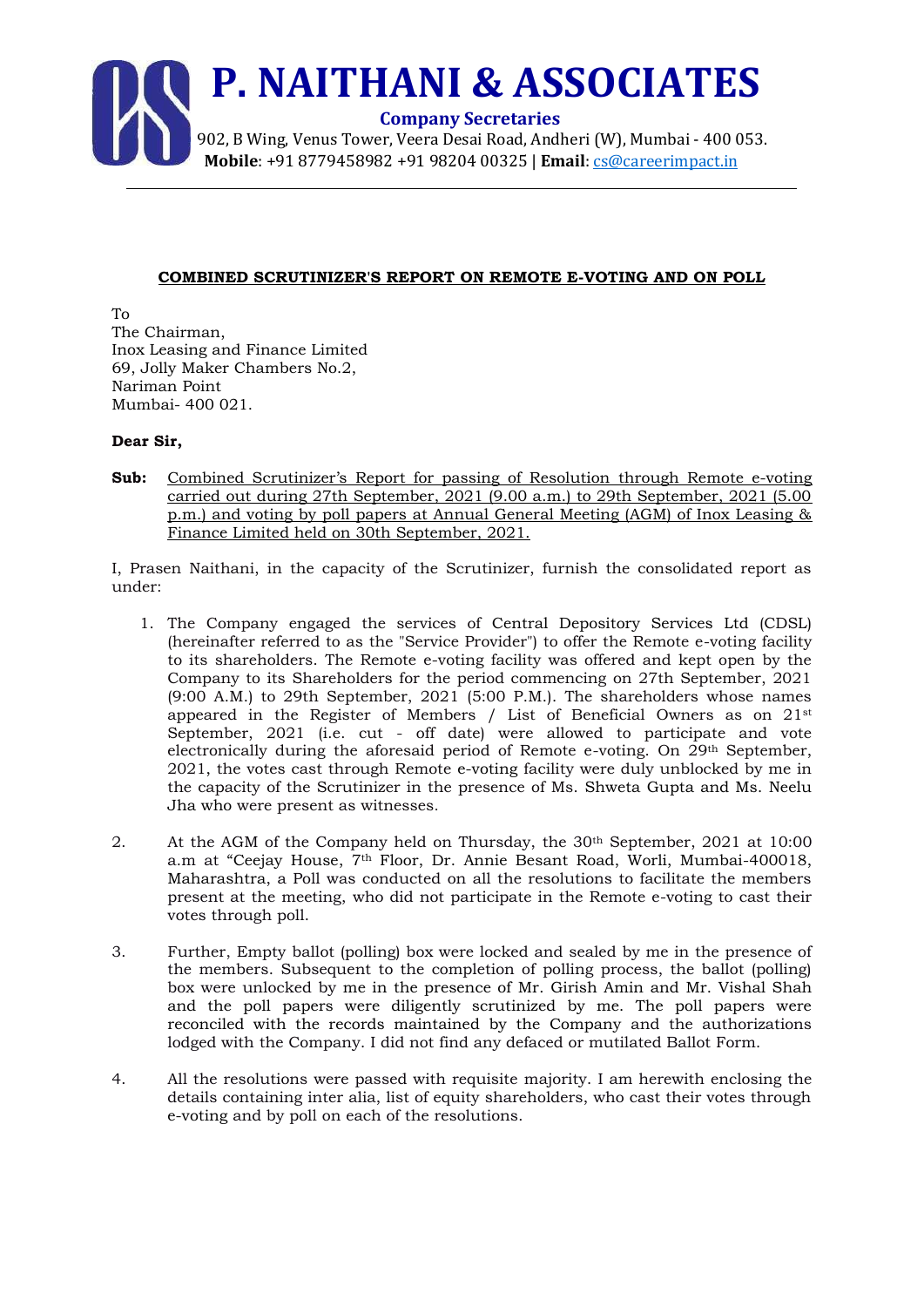## **CONSOLIDATED REPORT**

| Sr<br>N<br>0.                                                                                                              | Particulars of<br>Resolution                                                                                                                                                                          | Metho<br>d of<br>Voting | Numb<br>er of<br>memb<br>ers e-<br>voted/<br>polled | Votes in favour<br>of Resolution |               | Votes<br>against<br>Resolution |               | <b>Invalid Votes</b>                                  |                                                |
|----------------------------------------------------------------------------------------------------------------------------|-------------------------------------------------------------------------------------------------------------------------------------------------------------------------------------------------------|-------------------------|-----------------------------------------------------|----------------------------------|---------------|--------------------------------|---------------|-------------------------------------------------------|------------------------------------------------|
|                                                                                                                            |                                                                                                                                                                                                       |                         |                                                     | No.                              | $\frac{0}{0}$ | No.                            | $\frac{0}{0}$ | No. of<br>members<br>(in<br>person<br>or by<br>proxy) | Total<br>no. of<br>votes<br>cast<br>by<br>them |
| $\mathbf{1}$                                                                                                               | consider<br>To<br>and<br>adopt:<br>Audited<br>a.)the<br>Standalone<br><b>Financial Statement</b><br>of the Company for<br>the financial Year<br>ended 31 <sup>st</sup> March,                         | $e-$<br>voting          | 26                                                  | 8632594                          | 100           | $\mathbf{0}$                   | $\mathbf{0}$  | $\Omega$                                              | $\mathbf{0}$                                   |
|                                                                                                                            | 2021, the Reports<br>of the Board of<br>Directors<br>and<br>Auditors thereon ;<br>and<br>b.)the<br>Audited                                                                                            | Poll                    | 8                                                   | 6357                             | 100           | $\mathbf{0}$                   | $\mathbf{0}$  | $\mathbf 0$                                           | $\mathbf{0}$                                   |
|                                                                                                                            | Consolidated<br><b>Financial Statement</b><br>of the Company for<br>the financial year<br>ended 31 <sup>st</sup> March,<br>2021, the Reports<br>of<br>Auditors<br>thereon:<br>-Ordinary<br>Resolution | Total                   | 34                                                  | 8638951                          | 100           | $\mathbf{0}$                   | $\mathbf{0}$  | $\mathbf 0$                                           | $\mathbf{0}$                                   |
| $\overline{2}$                                                                                                             | Interim<br>To<br>ratify<br>Dividend<br>for<br>the<br>$31$ st<br>ended<br>year<br>March, 2021 and<br>confirm the same                                                                                  | $e-$<br>voting          | 26                                                  | 8632594                          | 100           | $\mathbf{0}$                   | $\mathbf{0}$  | $\mathbf{0}$                                          | $\mathbf{0}$                                   |
|                                                                                                                            | as Final Dividend<br>-Ordinary<br>Resolution                                                                                                                                                          | Poll                    | 8                                                   | 6357                             | 100           | $\mathbf{0}$                   | $\mathbf{0}$  | $\overline{0}$                                        | $\mathbf{0}$                                   |
|                                                                                                                            |                                                                                                                                                                                                       | Total                   | 34                                                  | 8638951                          | 100           | $\mathbf{0}$                   | $\mathbf{O}$  | $\overline{0}$                                        | $\mathbf{0}$                                   |
| 3<br>appoint<br>To<br>Mr.Devansh<br>(DIN:<br>01819331)<br>who<br>retires<br>by<br>rotation and being<br>eligible<br>offers | a<br>Director in place of<br>Jain                                                                                                                                                                     | $e-$<br>voting          | 26                                                  | 8632594                          | 100           | $\mathbf{0}$                   | $\mathbf{0}$  | $\mathbf{0}$                                          | $\mathbf{0}$                                   |
|                                                                                                                            | Poll                                                                                                                                                                                                  | 8                       | 6357                                                | 100                              | $\mathbf{0}$  | $\Omega$                       | $\mathbf{0}$  | $\mathbf{0}$                                          |                                                |